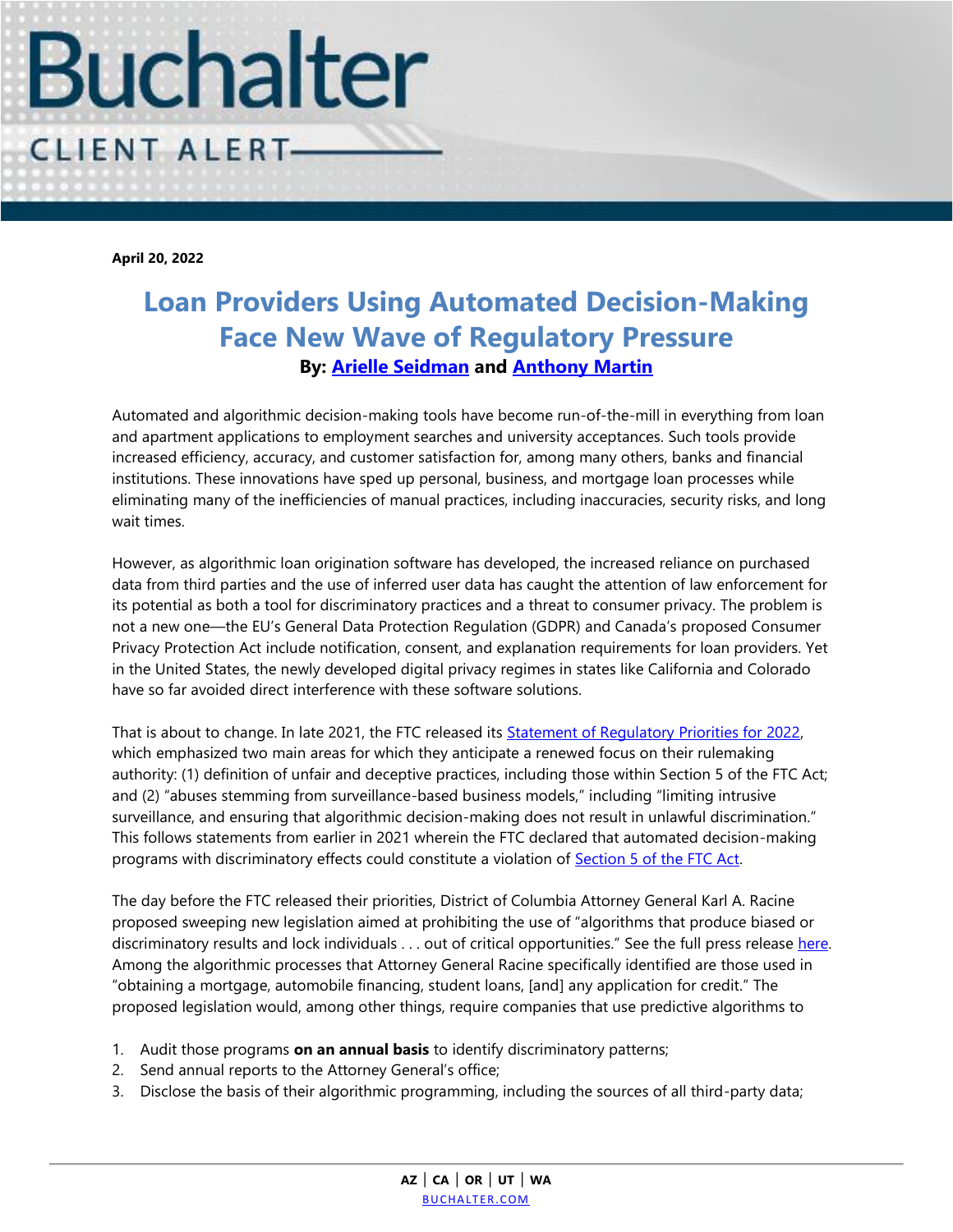

- 4. Provide to all potential loan applicants a notice that details the use of personal information in any algorithmic decision-making;
- 5. Provide an in-depth explanation upon rejection of a request for credit; and
- 6. Give applicants that have been denied credit certain rights to correct information used by the algorithm.

Violations of the proposed law would carry civil penalties of up to \$10,000 per violation, which, when applied across any systemic use of algorithmic programs could become prohibitively costly. The D.C. bill has been referred to the Committee on Government Operations and Facilities of the Washington D.C. Council.

D.C. is not alone. In February, New Jersey revived a Senate bill that, as written, would specifically target providers of loans, credit, financial assistance, or insurance who employ automated decision-making programs that have a discriminatory effect. While the law does not contain a civil remedy, as written, it would allow for criminal fines to be assessed against a violator for an act of "unlawful discrimination." The draft bill, which has been referred to the Senate Commerce Committee, can be found [here.](https://pub.njleg.state.nj.us/Bills/2022/S1500/1402_I1.PDF)

The D.C. and New Jersey proposals, while the most sweeping we have seen yet, are not the only ones on the horizon. While most states that have entered the foray have so far focused on the use of automated decision-making programs by government bodies, Colorado, Illinois, and New York have all proposed more limited measures to curtail their use by commercial entities. And rulemaking under existing statutes will continue to expand.

For example, the California Privacy Rights Act (CPRA), which created the California Privacy Protection Agency (CPPA), empowers the Agency to issue new regulations pertaining to twenty-two topics, including:

Issuing regulations governing access and opt-out rights with respect to businesses' use of automated decision-making technology, including profiling and requiring businesses' response to access requests to include meaningful information about the logic involved in such decision-making processes, as well as a description of the likely outcome of the process with respect to the consumer.

(Cal. Civ. Code Sec. 1798.185(a)(16)). While formal rulemaking activities of the CPPA have not yet begun, preliminary rulemaking is well underway, with the initial comment period having closed in 2021, and stakeholder sessions set to begin in May. A calendar for the formal rulemaking process has not yet been announced, but final rules are expected to come into force in 2023.

It is clear that automated decision-making is not going anywhere—the efficiencies, speed, and security that they provide would be impossible to abandon. But the focus of the FTC and state agencies on the potential negative impacts is not going anywhere either. Lenders should be proactive in anticipating and minimizing the likely effects of these new laws and regulations. This should include:

1. Participation in rulemaking at all levels. Whether through the state Attorneys General's offices or the FTC, active participation in comment periods, stakeholder sessions, and informal communications will